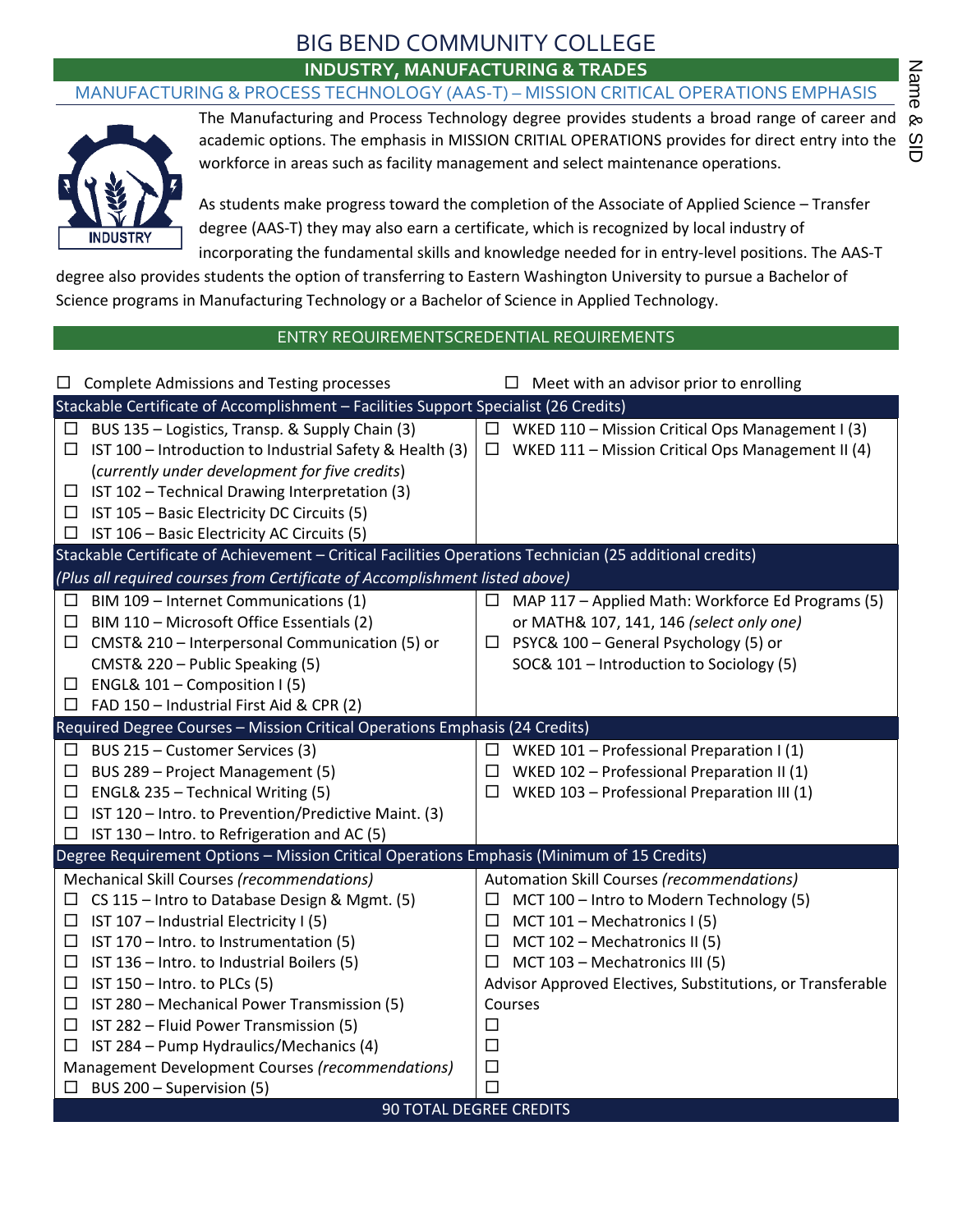## MISSION CRITICAL OPERATIONS PRE-REQUISITE FLOW CHART

Start by talking with your assigned advisor to determine which courses to take first based on your placement scores.

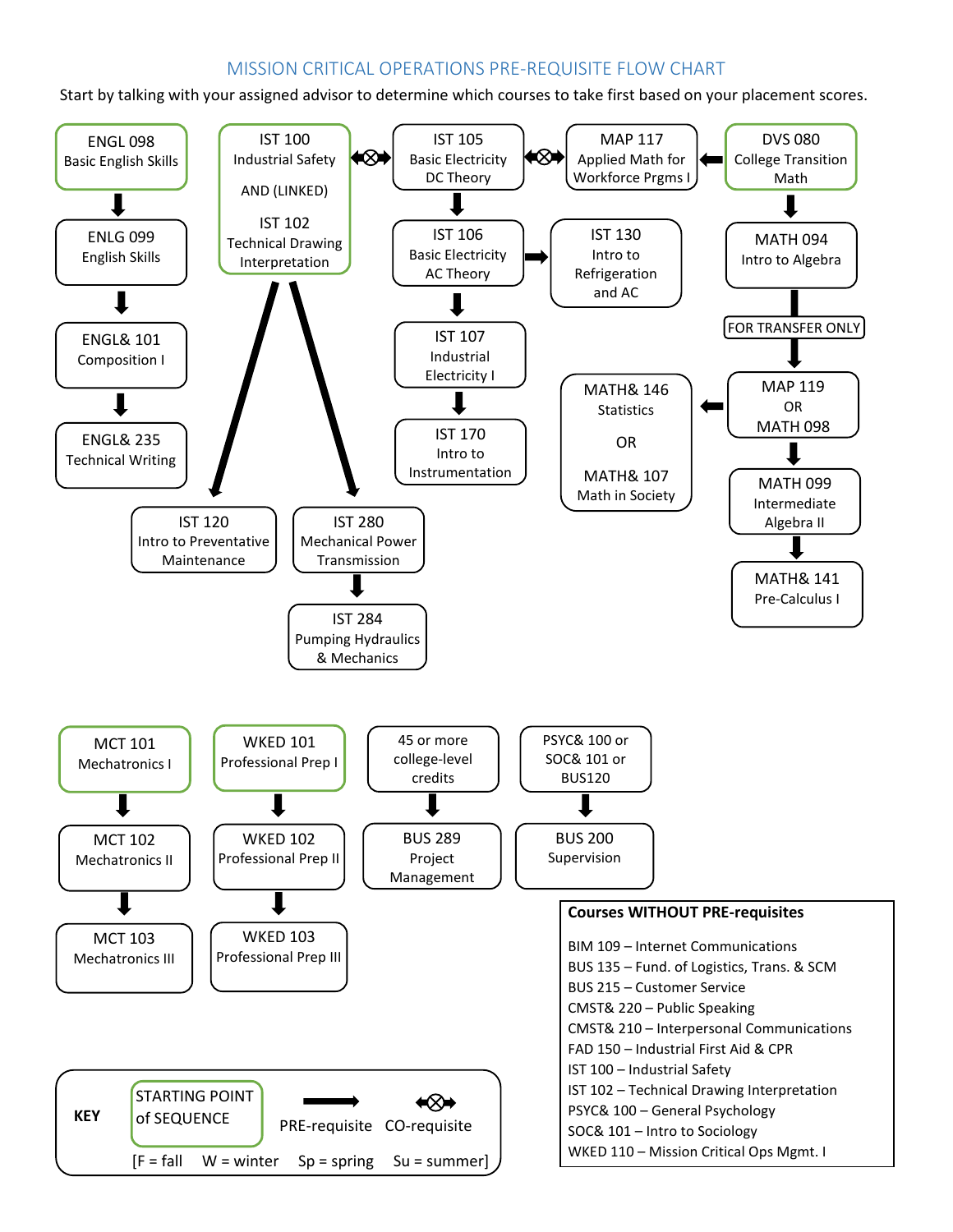|                                              | MISSION CRITICAL OPS QUARTERLY PROGRAM PLAN (YEAR ONE) |                                       |                     |
|----------------------------------------------|--------------------------------------------------------|---------------------------------------|---------------------|
| <b>FALL (15 CR)</b>                          | <b>WINTER (14-19 CR)</b>                               | SPRING (14 CR)                        | Nam                 |
| IST 100 Intro to Ind Safety & Hith (3)       | BUS 135 Log. Transp. & Supply Ch (3)                   | BIM 106 Internet Comm. (1)            | o<br><b>o</b>       |
| IST 102 Tech Drawing Interpret (3)           | IST 106 Basic Electricity AC (5)                       | BIM 110 Office Essentials (2)         | $\overline{\omega}$ |
| IST 105 Basic Electricity DC (5)             | WKED 102 Professional Prep II (1)                      | FAD 150 Industrial First Aid (2)      | $\Box$              |
| WKED 101 Professional Prep I (1)             | *ENGL& 101 Eng. Comp I (5)                             | SOC& 101 Intro to Sociology (5)       |                     |
| WKED 110 Mission Critical Ops I (3)          | *MATH (5)                                              | Or PSYC&100 Intro to Psychology       |                     |
|                                              | * Could be completed in Summer or Fall                 | WKED 111 Mission Critical Ops II (4)  |                     |
|                                              | <b>ADVISING</b>                                        |                                       |                     |
| <b>FALL</b>                                  | WINTER,                                                | <b>SPRING</b>                         |                     |
| $\Box$ BBCC Foundation scholarship app       | Assess program plan with advisor<br>ப                  | Assess program plan with advisor<br>⊔ |                     |
| $\Box$ Fill out FAFSA or WAFSA for next year | Complete letter of intent for Year 2<br>⊔              | Prepare for Year 2 mandatory<br>□     |                     |
| $\Box$ Meet with your advisor                |                                                        | orientation                           |                     |
|                                              |                                                        |                                       |                     |

|                              | MISSION CRITICAL OPS QUARTERLY PROGRAM PLAN (YEAR TWO) |                                       |
|------------------------------|--------------------------------------------------------|---------------------------------------|
| <b>FALL (13 CR)</b>          | <b>WINTER (11-15 CR)</b>                               | <b>SPRING (11-15CR)</b>               |
| BUS 215 Customer Svc (3)     | ENGL&235 Tech Writing (5)                              | BUS& 289 Proj. Mgmt. (5)              |
| CMST&220 Pub Spkg (5)        | IST 120 Intro to P/P Mnt (3)                           | Electives (6-10)                      |
| Or CMST&210                  | Elective (3-5)                                         |                                       |
| IST 130 Intro to Ref & AC(5) |                                                        |                                       |
|                              |                                                        |                                       |
|                              | <b>ADVISING</b>                                        |                                       |
| <b>FALL</b>                  | <b>WINTER</b>                                          | <b>SPRING</b>                         |
| Meet with Advisor            | Assess Program Plan with advisor<br>ப                  | Assess program plan with advisor<br>□ |
|                              | $\Box$ Attend Career Fair and start seeking            | Apply for Graduation<br>□             |
|                              | employment or plan for transfer                        | Graduate!<br>LI                       |

|                 |              |                | <b>QUARTERLY REGISTRATION PLANNING</b> |             |       |
|-----------------|--------------|----------------|----------------------------------------|-------------|-------|
| <b>QUARTER:</b> |              |                | <b>REGISTRATION ACCESS CODE:</b>       |             |       |
| <b>CLASS</b>    | <b>TITLE</b> | <b>CREDITS</b> | <b>DAYS</b>                            | <b>TIME</b> | ITEM# |
|                 |              |                |                                        |             |       |
|                 |              |                |                                        |             |       |
|                 |              |                |                                        |             |       |
|                 |              |                |                                        |             |       |
|                 |              |                |                                        |             |       |
|                 |              |                |                                        |             |       |

|                 |  | QUARTERLY REGISTRATION PLANNING  |  |
|-----------------|--|----------------------------------|--|
| <b>QUARTER:</b> |  | <b>REGISTRATION ACCESS CODE:</b> |  |
|                 |  |                                  |  |
|                 |  |                                  |  |
|                 |  |                                  |  |
|                 |  |                                  |  |
|                 |  |                                  |  |
|                 |  |                                  |  |
|                 |  |                                  |  |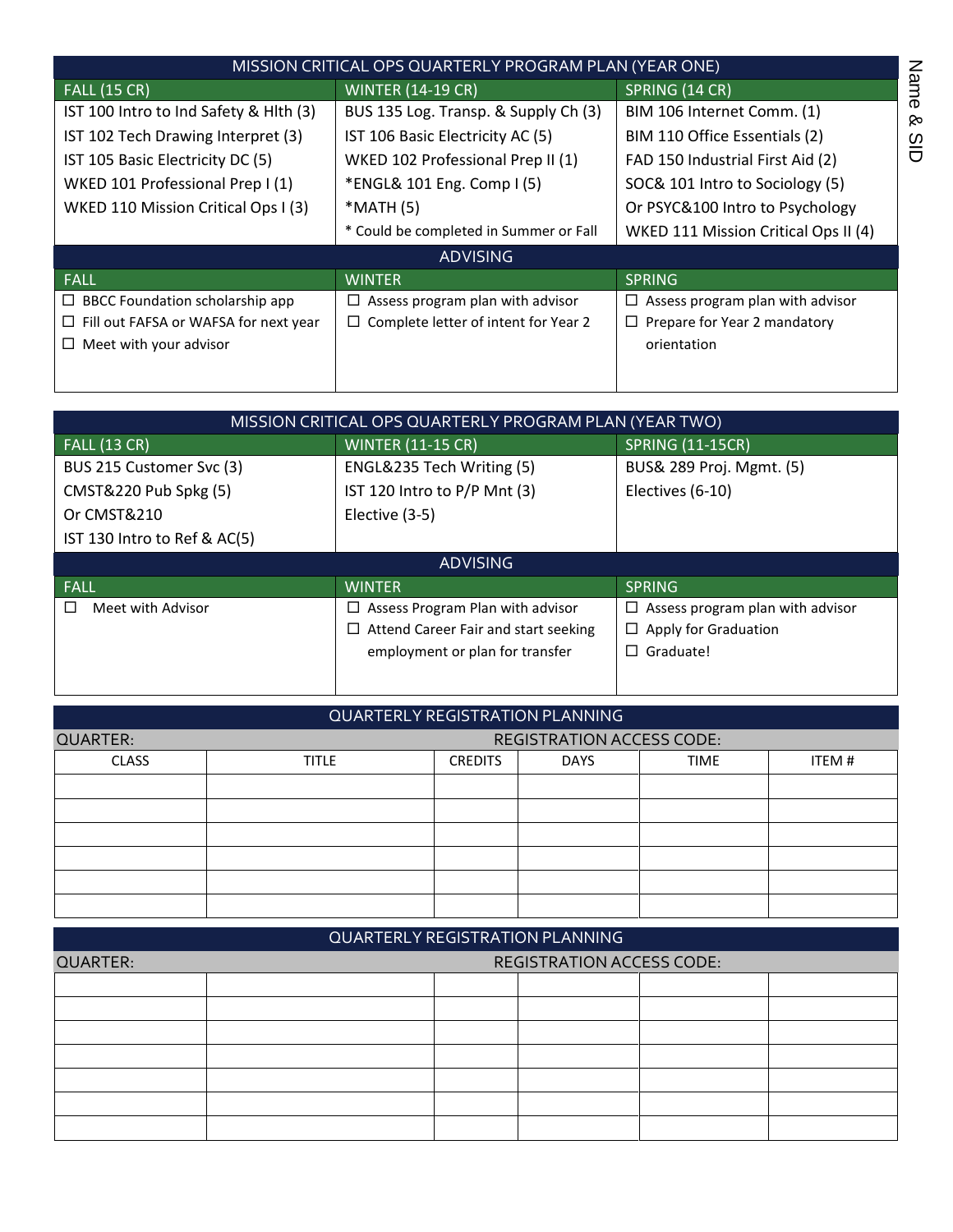|                |              |                | <b>QUARTERLY REGISTRATION PLANNING</b> |             |       | Nam           |
|----------------|--------------|----------------|----------------------------------------|-------------|-------|---------------|
| <b>QUARTER</b> |              |                | <b>REGISTRATION ACCESS CODE:</b>       |             |       |               |
| <b>CLASS</b>   | <b>TITLE</b> | <b>CREDITS</b> | <b>DAYS</b>                            | <b>TIME</b> | ITEM# | $\sigma$<br>ୁ |
|                |              |                |                                        |             |       | $\omega$      |
|                |              |                |                                        |             |       | ō             |
|                |              |                |                                        |             |       |               |
|                |              |                |                                        |             |       |               |
|                |              |                |                                        |             |       |               |
|                |              |                |                                        |             |       |               |

|                |              |                | <b>QUARTERLY REGISTRATION PLANNING</b> |             |       |
|----------------|--------------|----------------|----------------------------------------|-------------|-------|
| <b>QUARTER</b> |              |                | <b>REGISTRATION ACCESS CODE:</b>       |             |       |
| <b>CLASS</b>   | <b>TITLE</b> | <b>CREDITS</b> | <b>DAYS</b>                            | <b>TIME</b> | ITEM# |
|                |              |                |                                        |             |       |
|                |              |                |                                        |             |       |
|                |              |                |                                        |             |       |
|                |              |                |                                        |             |       |
|                |              |                |                                        |             |       |
|                |              |                |                                        |             |       |

|                |              |                | <b>QUARTERLY REGISTRATION PLANNING</b> |             |       |
|----------------|--------------|----------------|----------------------------------------|-------------|-------|
| <b>QUARTER</b> |              |                | <b>REGISTRATION ACCESS CODE:</b>       |             |       |
| <b>CLASS</b>   | <b>TITLE</b> | <b>CREDITS</b> | <b>DAYS</b>                            | <b>TIME</b> | ITEM# |
|                |              |                |                                        |             |       |
|                |              |                |                                        |             |       |
|                |              |                |                                        |             |       |
|                |              |                |                                        |             |       |
|                |              |                |                                        |             |       |
|                |              |                |                                        |             |       |

|                |              |                | QUARTERLY REGISTRATION PLANNING  |             |        |
|----------------|--------------|----------------|----------------------------------|-------------|--------|
| <b>QUARTER</b> |              |                | <b>REGISTRATION ACCESS CODE:</b> |             |        |
| <b>CLASS</b>   | <b>TITLE</b> | <b>CREDITS</b> | <b>DAYS</b>                      | <b>TIME</b> | ITEM # |
|                |              |                |                                  |             |        |
|                |              |                |                                  |             |        |
|                |              |                |                                  |             |        |
|                |              |                |                                  |             |        |
|                |              |                |                                  |             |        |
|                |              |                |                                  |             |        |

|                |              |                | QUARTERLY REGISTRATION PLANNING  |             |       |
|----------------|--------------|----------------|----------------------------------|-------------|-------|
| <b>QUARTER</b> |              |                | <b>REGISTRATION ACCESS CODE:</b> |             |       |
| <b>CLASS</b>   | <b>TITLE</b> | <b>CREDITS</b> | <b>DAYS</b>                      | <b>TIME</b> | ITEM# |
|                |              |                |                                  |             |       |
|                |              |                |                                  |             |       |
|                |              |                |                                  |             |       |
|                |              |                |                                  |             |       |
|                |              |                |                                  |             |       |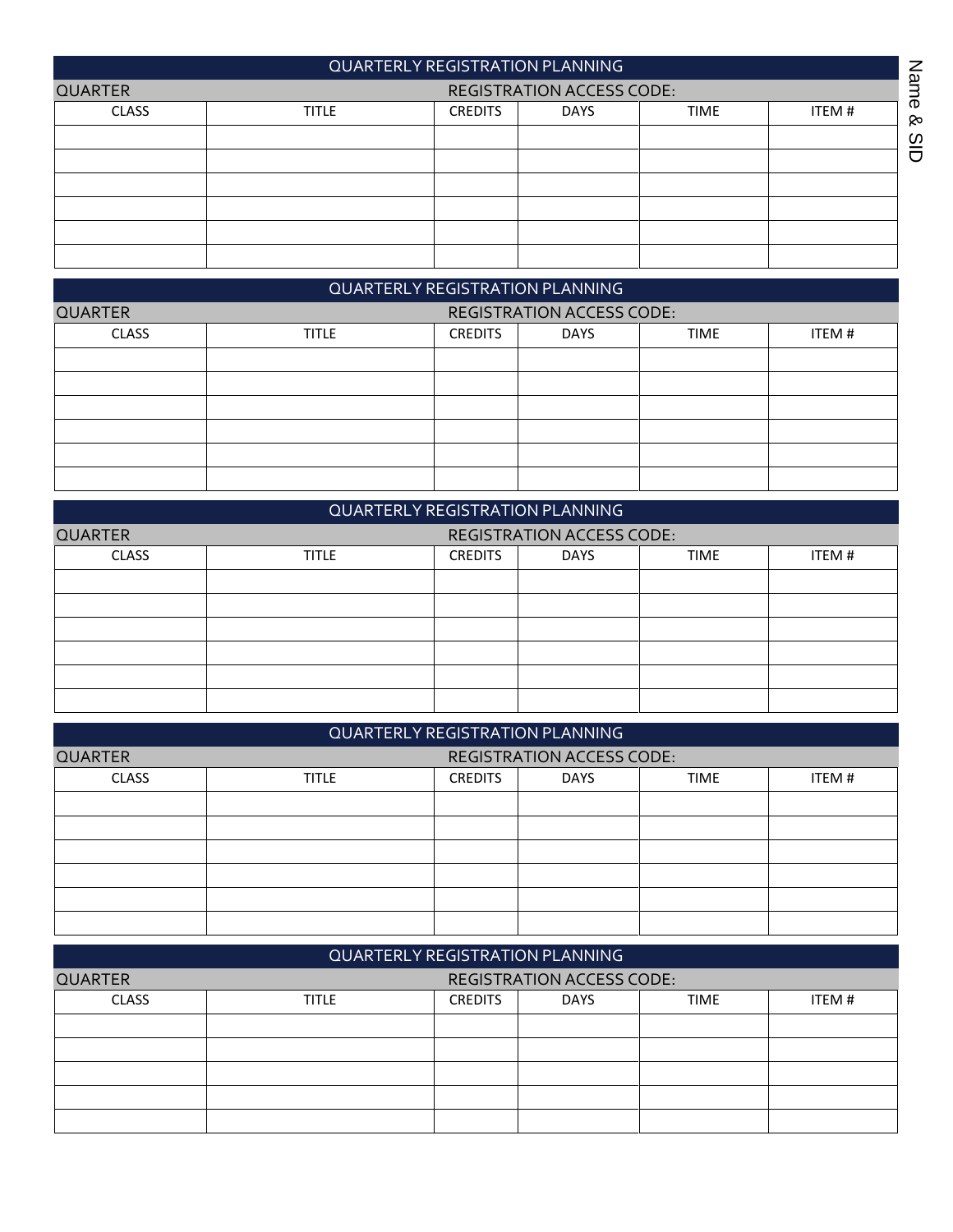# **Big Bend Community College**

# **WORKFORCE EDUCATION PROGRAM REQUIREMENTS**

# **Certificate of Achievement**

Students working toward a Certificate of Achievement need to develop a program plan with the faculty advisor in their Workforce Education area of interest. The plan must include all related instruction components. The Certificate of Achievement is designed to provide recognition for the student who has not completed an Associate in Applied Science degree program.

# **Certificate of Accomplishment**

Students working toward a Certificate of Accomplishment need to develop a program plan with the faculty advisor in their Workforce Education area of interest. The Certificate of Achievement is designed to provide recognition for the student who does not complete a Certificate of Achievement or an Associate in Applied Science degree program.

**Changes or substitutions for course work in the college catalog must be listed and approved by the advisor.** It is essential that students meet quarterly with their advisor before registration to review progress and plan their program.

Each program plan must be approved by the Workforce Education program advisor and Dean of Workforce Education. Certificates will be issued out of the Dean of Workforce Education Instructional Services office.

**Certificate of Achievement**

**Certificate of Accomplishment**

*Title of Certificate:*

*Advisor Approval:*

Advisor **Date** 

\_\_\_\_\_\_\_\_\_\_\_\_\_\_\_\_\_\_\_\_\_\_\_\_\_\_\_\_\_\_\_\_\_\_\_\_\_\_\_\_\_\_\_\_\_\_\_\_\_\_\_\_\_\_\_\_\_\_\_\_\_\_\_\_\_\_\_\_\_\_\_\_\_\_\_\_\_\_\_\_\_\_

\_\_\_\_\_\_\_\_\_\_\_\_\_\_\_\_\_\_\_\_\_\_\_\_\_\_\_\_\_\_\_\_\_\_\_\_\_\_\_\_\_ \_\_\_\_\_\_\_\_\_\_\_\_\_\_\_\_\_\_\_\_\_\_\_\_\_

\_\_\_\_\_\_\_\_\_\_\_\_\_\_\_\_\_\_\_\_\_\_\_\_\_\_\_\_\_\_\_\_\_\_\_\_\_\_\_\_\_ \_\_\_\_\_\_\_\_\_\_\_\_\_\_\_\_\_\_\_\_\_\_\_\_\_

\_\_\_\_\_\_\_\_\_\_\_\_\_\_\_\_\_\_\_\_\_\_\_\_\_\_\_\_\_\_\_\_\_\_\_\_\_\_\_\_\_ \_\_\_\_\_\_\_\_\_\_\_\_\_\_\_\_\_\_\_\_\_\_\_\_\_

*Program Completion Approval:*

| Dean of Workforce Education | Date |
|-----------------------------|------|
|-----------------------------|------|

Instructional Services Office Assistant Date